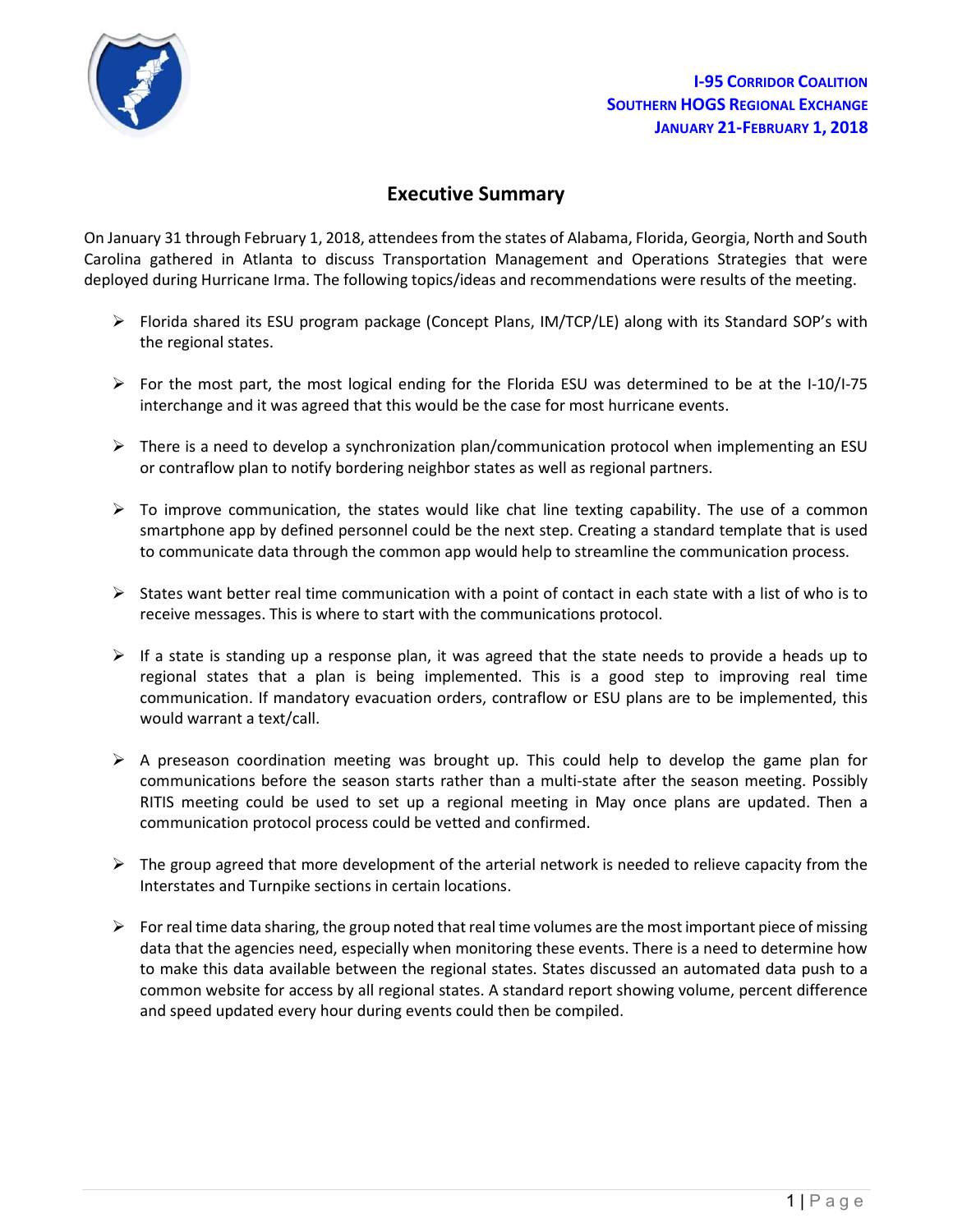- $\triangleright$  Can a checklist of tasks that are needed in order or have an ESU program be shared with the group?
	- Concept Plans, IM/TCP/LE plans along with SOP's (Requested Deliverable)
	- Florida's After Action Report once available (Requested Deliverable)
- $\triangleright$  For the most part, the most logical elegant ending for the ESU is at the I-10/I-75 interchange and this would be the case for most hurricanes.
	- In the event of another Irma, the scenario would most likely be revisited and that close coordination with neighboring states would occur in the event that the ESU was moved beyond the I-10 point.
	- Florida noted that they could add the appropriate signage on their side to notify travelers that the ESU would be ending.
- $\triangleright$  Develop a synchronization matrix to communicate that an ESU is being implemented. See Session 3 notes for further information.
	- Determine when is the proper time to engage/implement the ESU
	- Work to improve vertical (Executive to boots on the ground communication) as well regional communications.
	- Work on local communications in an outreach plan
	- Have an annual meeting prior to the season to develop communication process (how do we want to receive data)
	- Georgia will provide both its Governor and State Agency Synchronization Matrix (Requested Deliverable)

More development of the arterial network is needed.

- All red cars exit here and the white ones stay on the interstate . . .
- Develop an outreach plan for the arterial network.
- $\triangleright$  Make an exception for EDL for the trucking industry should this be an industry standard?
- $\triangleright$  Develop design standards to make shoulders available for ESU use this is state specific because this is also a funding issue?
- $\triangleright$  Develop consistent terminology.
- $\triangleright$  Provide a sample RFP for the Pre-Event Contract (Requested Deliverable)
- $\triangleright$  Hold a Regional After Action Review
- $\triangleright$  Share each state's map of the contraflow plans with stats (Requested Deliverable)
- $\triangleright$  Talk more about the post event element of the response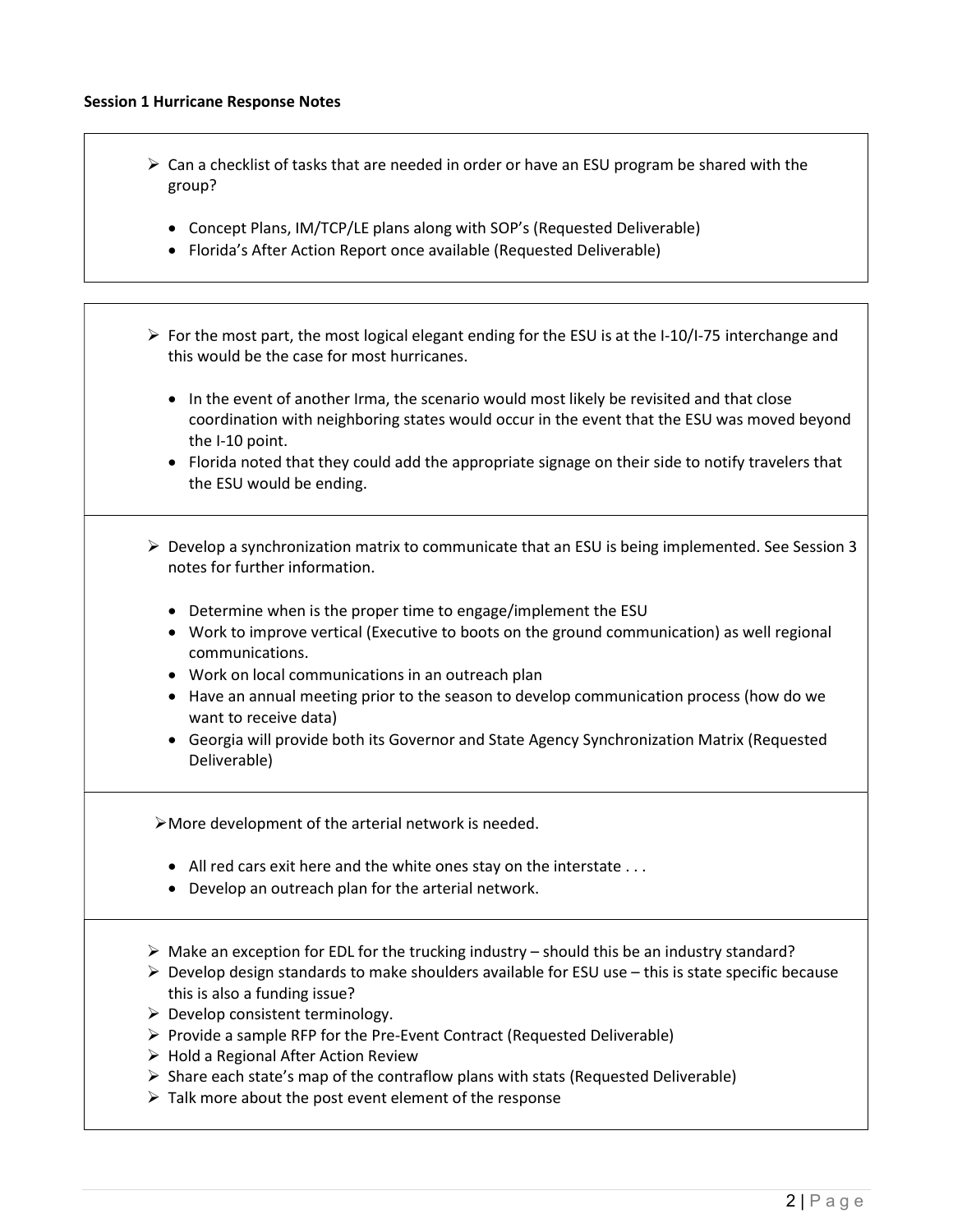## Volume Data:

- Probe data is only speed data
- States need volumes and percent change.
- Provide information to the attendees on the Volume and Turning Movement Project

| Florida        | Florida uses ATR's to compare with historical data timeline.                               |
|----------------|--------------------------------------------------------------------------------------------|
|                | Florida has a prohibitive contract with HERE so they cannot readily share speed data with  |
|                | their neighboring states.                                                                  |
| Georgia        | GA would like to be able to produce data reporting similar to Florida on a quick           |
|                | turnaround basis.                                                                          |
| South Carolina | SC already has a program and process to run the data collected from our ATR's. At this     |
|                | time, a link to this data is internal only, but could be shared with other DOT's during an |
|                | event.                                                                                     |
| North Carolina | Both would like real time volume data.                                                     |
| Alabama        |                                                                                            |
|                |                                                                                            |

### Road Closure Data:

Some states use WebEOC to capture this data but the data is really a challenge to share because it is not integrated with any state's ATMS system. The ability to transfer data near the borders about road closures would be very helpful but states do not need the entire road closure list,

Is there a desire to be notified only of closed roads within the first 10 miles into the bordering state?

| Florida        | WebEOC is primary data input followed by ATMS and 511                                                                                                                                                                                                                                                                                                                                                                                                              |
|----------------|--------------------------------------------------------------------------------------------------------------------------------------------------------------------------------------------------------------------------------------------------------------------------------------------------------------------------------------------------------------------------------------------------------------------------------------------------------------------|
| Georgia        | WebEOC is primary data input followed by ATMS and 511. Georgia would like to make the<br>case to change this process and to make their ATMS system the prime data input. (Make<br>the case about customer service and that the public needs that info- use the funding<br>argument.) They are looking to integrate WebEOC into their new ATMS system.<br>** GA would be willing to share the system requirements developed for this integration<br>once completed. |
| South Carolina | SC and NC are responsible for all roads so their systems take precedence first and then                                                                                                                                                                                                                                                                                                                                                                            |
| North Carolina | data is sent to WebEOC (ATMS to WEB)                                                                                                                                                                                                                                                                                                                                                                                                                               |
| Alabama        | Their ATMS is the primary data input followed by WebEOC                                                                                                                                                                                                                                                                                                                                                                                                            |

For sharing Border Cameras, states look at each other's cameras on the 511 sites for situational awareness.

For Dynamic Message Boards, there is close collaboration to place boards across some neighboring borders.

Weather Data is shared through Vaisala for all the states

The states use their Emergency Management weather contacts for forecasting updates. This works well. Is there the need to develop a communication protocol or barking chain between states for storm events?

PM3 MAP-21 data requirements and FHWA Compliance Reporting is available through the RITIS platform. All states have access to the new functionality within RITIS for reporting and there is no additional cost. Do the states want documentation that further defines this functionality?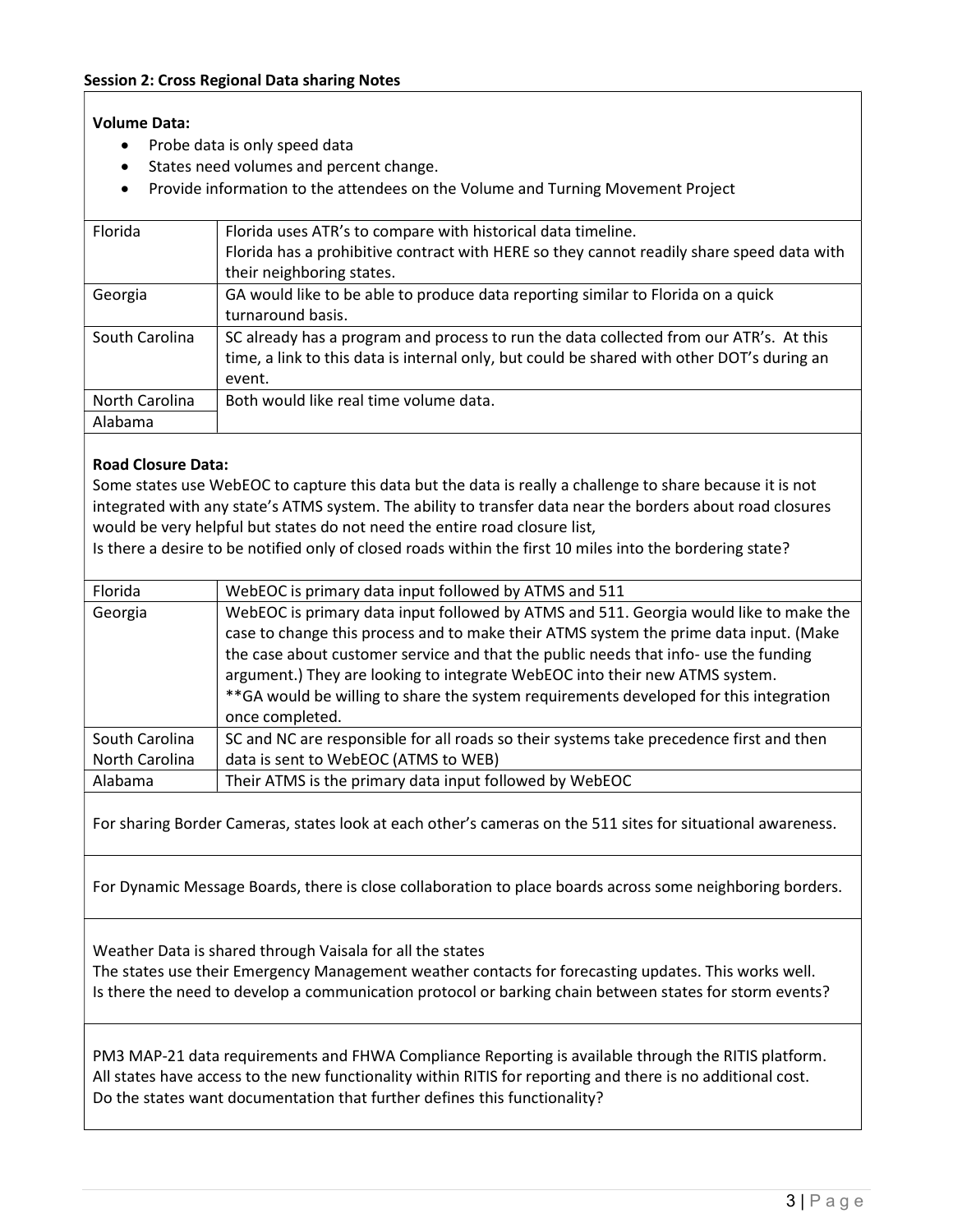#### Session 3 – Communication Protocols Notes

- $\triangleright$  What worked well and what did not?
	- Cell phone and email worked well but communications were based on relationships and they were not always timely.
	- People tended to talk with the next adjacent state. Florida was talking with Georgia but not thinking about North Carolina.
	- States want chat line texting capability.
	- There is no desire for a common website. People want the ability to text to each other.
	- They want simple info transfer like login credentials and few fields required to click.
	- Attendees liked the idea of text groups. There should be a texting and call platform.
	- If using the WhatsApp, can a one-page checklist be developed of what you need to say on the app?
- $\triangleright$  The recommendation is to develop some sort of process or system (i.e. an email blast) so that phone calls do not need to be made.
- $\triangleright$  States want better real time communication with a point of contact in each state with a list of who is to receive these messages. This is where to start with the communications protocol.
- $\triangleright$  What are triggers that should drive the need to reach out to neighboring states?
	- Is your state standing up a response plan? If so the let's provide a heads up to regional states that we are implementing this plan.
	- If there are mandatory evacuation orders, if contraflow or ESU plans are to be implemented, this would warrant a text/call.
	- Be cautious of the media and political side to this be prepared to justify why are you not doing the same thing.
	- For monitoring events, it is helpful to start 72 hours out.
	- When you start the monitoring process, one of the boxes on the check list that you check should be "Notify your neighbors".
- $\triangleright$  Traffic Monitoring how do we better communicate here?
	- Traffic volumes are critical information and states need to know the change in volume capacity for these types of events.
	- States should be working together on traffic monitoring and reporting.
	- States need an automated push to a certain website showing real time volume data.
	- Each state could push its data to this site for retrieval by another state.
	- States only need real time
	- A standard report showing volume, percent difference and speed updated once every hour during events would be the ideal. How do we get this done? It should be a simple standard report.
	- The attendees requested a link to the Florida website for distribution. (Requested deliverable)